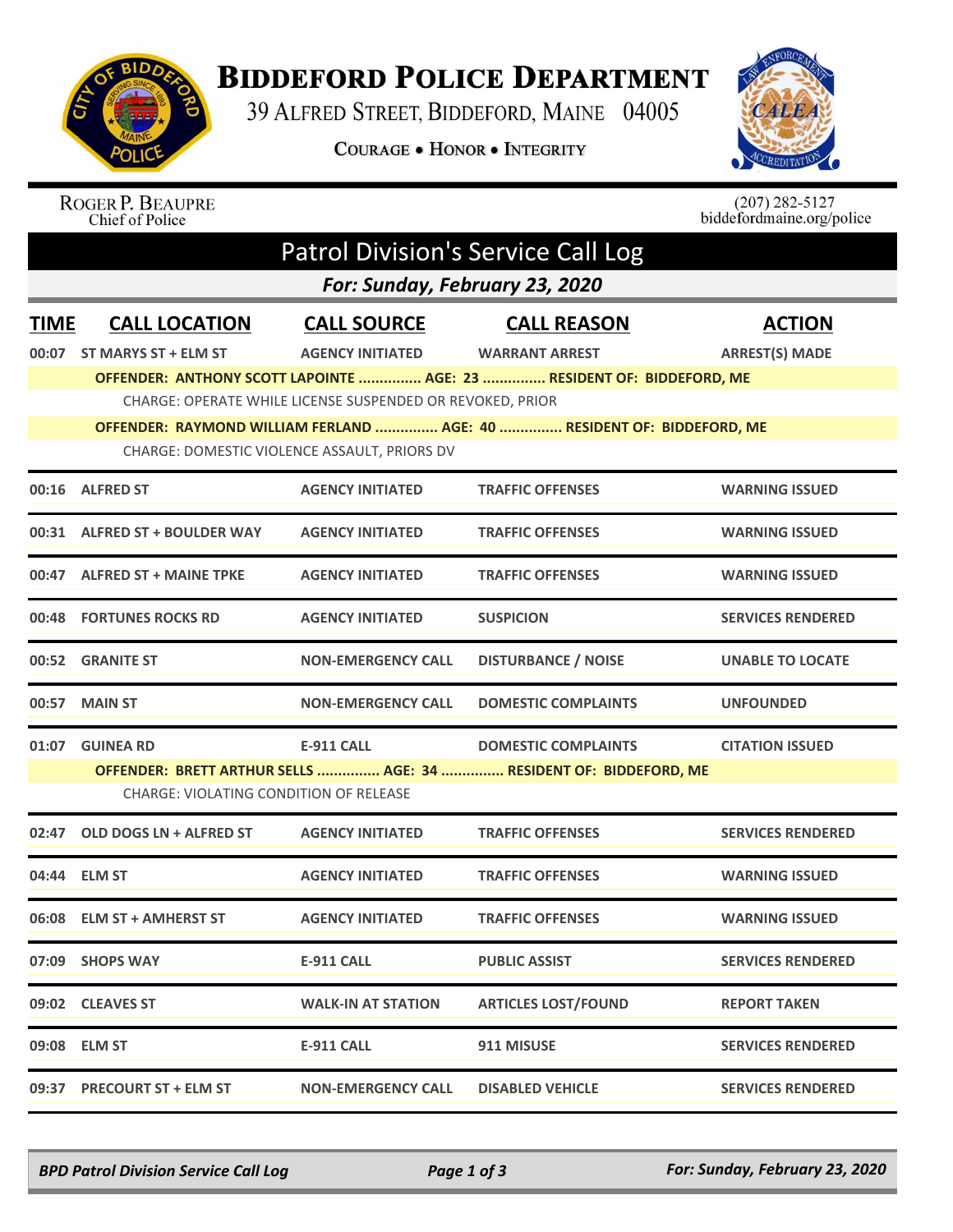| <b>TIME</b><br>09:44 | <b>CALL LOCATION</b><br><b>PARKSIDE DR</b> | <b>CALL SOURCE</b><br><b>NON-EMERGENCY CALL</b> | <b>CALL REASON</b><br>ATTEMPTED/THREATENED SUICIDE REPORT TAKEN | <b>ACTION</b>             |
|----------------------|--------------------------------------------|-------------------------------------------------|-----------------------------------------------------------------|---------------------------|
| 09:47                | <b>BOULDER WAY</b>                         | <b>NON-EMERGENCY CALL</b>                       | <b>ARTICLES LOST/FOUND</b>                                      | <b>REPORT TAKEN</b>       |
| 10:00                | <b>FRANKLIN ST</b>                         | <b>AGENCY INITIATED</b>                         | <b>PARKING COMPLAINT</b>                                        | <b>SERVICES RENDERED</b>  |
| 10:40                | <b>PROSPECT ST</b>                         | <b>WALK-IN AT STATION</b>                       | <b>HARASSMENT</b>                                               | <b>REPORT TAKEN</b>       |
| 11:29                | <b>ALFRED ST</b>                           | <b>NON-EMERGENCY CALL</b>                       | <b>TRAINING DISPATCH</b>                                        | <b>NO ACTION REQUIRED</b> |
|                      | 11:45 ALFRED ST                            | <b>NON-EMERGENCY CALL</b>                       | <b>TRAINING DISPATCH</b>                                        | <b>NO ACTION REQUIRED</b> |
| 11:47                | <b>WATER ST + SULLIVAN ST</b>              | <b>AGENCY INITIATED</b>                         | <b>TRAFFIC OFFENSES</b>                                         | <b>WARNING ISSUED</b>     |
|                      | 11:59 ALFRED ST                            | <b>NON-EMERGENCY CALL</b>                       | <b>COURT ORDERED CHECK IN</b>                                   | <b>SERVICES RENDERED</b>  |
| 12:19                | <b>ALFRED ST</b>                           | <b>WALK-IN AT STATION</b>                       | <b>ARTICLES LOST/FOUND</b>                                      | <b>SERVICES RENDERED</b>  |
| 12:23                | <b>GRAHAM ST</b>                           | <b>NON-EMERGENCY CALL</b>                       | <b>DISTURBANCE / NOISE</b>                                      | <b>SERVICES RENDERED</b>  |
|                      | 13:12 MAIN ST + ELM ST                     | <b>NON-EMERGENCY CALL</b>                       | <b>SUSPICION</b>                                                | <b>SERVICES RENDERED</b>  |
| 13:48                | <b>GUINEA RD</b>                           | <b>E-911 CALL</b>                               | <b>DISTURBANCE / NOISE</b>                                      | <b>CIVIL COMPLAINT</b>    |
|                      | 14:46 SULLIVAN ST + WATER ST               | <b>NON-EMERGENCY CALL</b>                       | <b>CHECK WELFARE</b>                                            | <b>SERVICES RENDERED</b>  |
| 15:51                | <b>GRAHAM ST</b>                           | <b>AGENCY INITIATED</b>                         | <b>TRAFFIC OFFENSES</b>                                         | <b>WARNING ISSUED</b>     |
|                      | 16:26 SOUTH ST + GREEN ST                  | <b>AGENCY INITIATED</b>                         | <b>CHECK WELFARE</b>                                            | <b>SERVICES RENDERED</b>  |
|                      | 16:37 BOULDER WAY                          | <b>AGENCY INITIATED</b>                         | <b>SUSPICION</b>                                                | <b>UNFOUNDED</b>          |
|                      | 17:12 BOULDER WAY                          | <b>AGENCY INITIATED</b>                         | <b>DISABLED VEHICLE</b>                                         | <b>SERVICES RENDERED</b>  |
|                      | <b>17:14 FALL ST</b>                       | <b>AGENCY INITIATED</b>                         | <b>TRAFFIC OFFENSES</b>                                         | <b>VSAC ISSUED</b>        |
|                      | 17:24 BOULDER WAY                          | <b>E-911 CALL</b>                               | <b>DOMESTIC COMPLAINTS</b>                                      | <b>REPORT TAKEN</b>       |
|                      | 17:37 BOULDER WAY + ALFRED ST              | <b>AGENCY INITIATED</b>                         | <b>TRAFFIC OFFENSES</b>                                         | <b>WARNING ISSUED</b>     |
|                      | 17:57 ALFRED ST + SUMMER ST                | <b>AGENCY INITIATED</b>                         | <b>TRAFFIC OFFENSES</b>                                         | <b>WARNING ISSUED</b>     |
|                      | 18:28 ALFRED ST + DENTAL AVE               | <b>AGENCY INITIATED</b>                         | <b>TRAFFIC OFFENSES</b>                                         | <b>WARNING ISSUED</b>     |
|                      | 19:43 MAIN ST                              | <b>AGENCY INITIATED</b>                         | <b>SUSPICION</b>                                                | <b>SERVICES RENDERED</b>  |
|                      | 19:46 RAYMOND ST                           | <b>NON-EMERGENCY CALL</b>                       | <b>CHECK WELFARE</b>                                            | <b>SERVICES RENDERED</b>  |